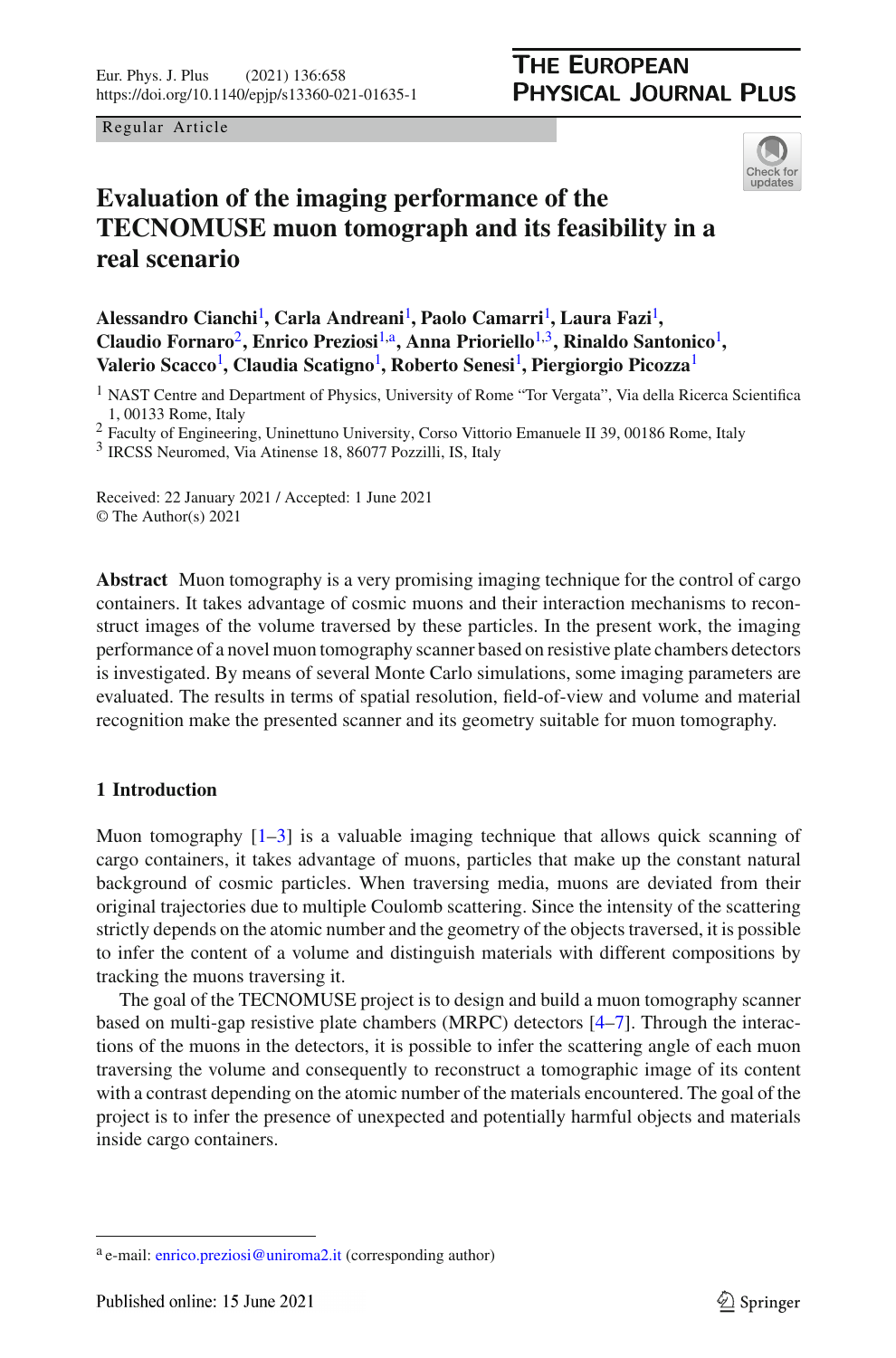As shown in Table [1,](#page-2-0) many detection strategies and technologies have been used for muon tomography. The main advantage of MRPCs and the rationale of their choice for the TEC-NOMUSE project are high spatial resolution (below 1 mm [\[11](#page-10-1)]), high time resolution (better than 600 ps [\[12\]](#page-10-2)), allowing time-of-flight (ToF) measurement for momentum estimation, and high efficiency for muons (above 90% from preliminary tests on the TECNOMUSE detectors—not reported in this article). Furthermore, MRPCs make possible to cover wide surfaces because of their small cost per unit of area.

Differently from other groups focused on the study of MRPC for muon tomography [\[13](#page-10-3)– [15\]](#page-10-4), the TECNOMUSE project aims to develop a complete scanner based on MRPC.

In this work, the performance of the TECNOMUSE scanner is preliminary evaluated via Monte Carlo simulations. The image reconstruction has been carried out by means of algorithms specifically developed for muon tomography [\[2,](#page-9-3)[3](#page-9-1)]. Different simulations have been developed with the aim to assess the detection capabilities and imaging performance.

#### **2 Detector design and Monte Carlo simulations**

#### 2.1 The TECNOMUSE system

The TECNOMUSE system is based on MRPC [\[4](#page-9-2),[5](#page-10-5)] detectors placed above and below the volume to be scanned to reconstruct the muon tracks traversing the detector from which it infers the content of the volume itself.

Inside the detectors, developed by General Tecnica [\[17\]](#page-10-6) (a company that already realized the RPC detectors for ATLAS [\[18\]](#page-10-7) and ARGO projects [\[19](#page-10-8)]), there is a mixture of gases (namely  $94.7\%$  C<sub>2</sub>H<sub>2</sub>F<sub>4</sub>, 5.0% C<sub>4</sub>H<sub>10</sub> and 0.3% SF<sub>6</sub>) specifically tailored for the application with the aim to avoid UV-photons quenching and, consequently, the widening of the discharge and the occurrence of streamers at low voltages. Moreover, being the sulfur fluoride component of the gas mixture, an electronegative gas, it reduces the occurrences of avalanches at high voltages [\[6,](#page-10-9)[7](#page-10-0)].

In its prototypical design, the scanner assembly has been realized by stacking three cargo containers in a self-supporting and modular structure (see Fig. [1\)](#page-2-1) that proved to be useful in the development and test stages. The detectors have been placed inside the upper and lower containers in order to realize the muon tracer, while the central container has been used to place the unknown materials to detect.

As many as 36 detectors with different characteristics and sizes have been produced and arranged on the top, bottom and lateral faces of the upper and lower containers. The main characteristics of the detector are given in Table [2.](#page-3-0)

The main detection section of the scanner, as shown in Fig. [1,](#page-2-1) is composed of six couples of detectors, each one composed by three-by-three crossed detectors, placed on the top and bottom faces of the upper and lower container, respectively (the blue and green detectors). The crossed detectors are necessary to obtain both the *x* and *y* coordinate of the impact of the muons (from detectors arranged along the *y*- and *x*-axis, respectively). The *z* coordinate is inferred from the position of the chamber. Each read-out plane is segmented in strips of 1.4 cm pitch.

The vertical spacing between the detectors (about 2.5 m) is required to allow the incoming muons momentum estimation, which will be available in further developments of the scanner. In the following simulations, only interactions occurring in these horizontal RPCs are considered, since they take into account the preliminary geometry of the tomograph. For the sake of clarity, this choice does not affect the evaluation of the imaging performance since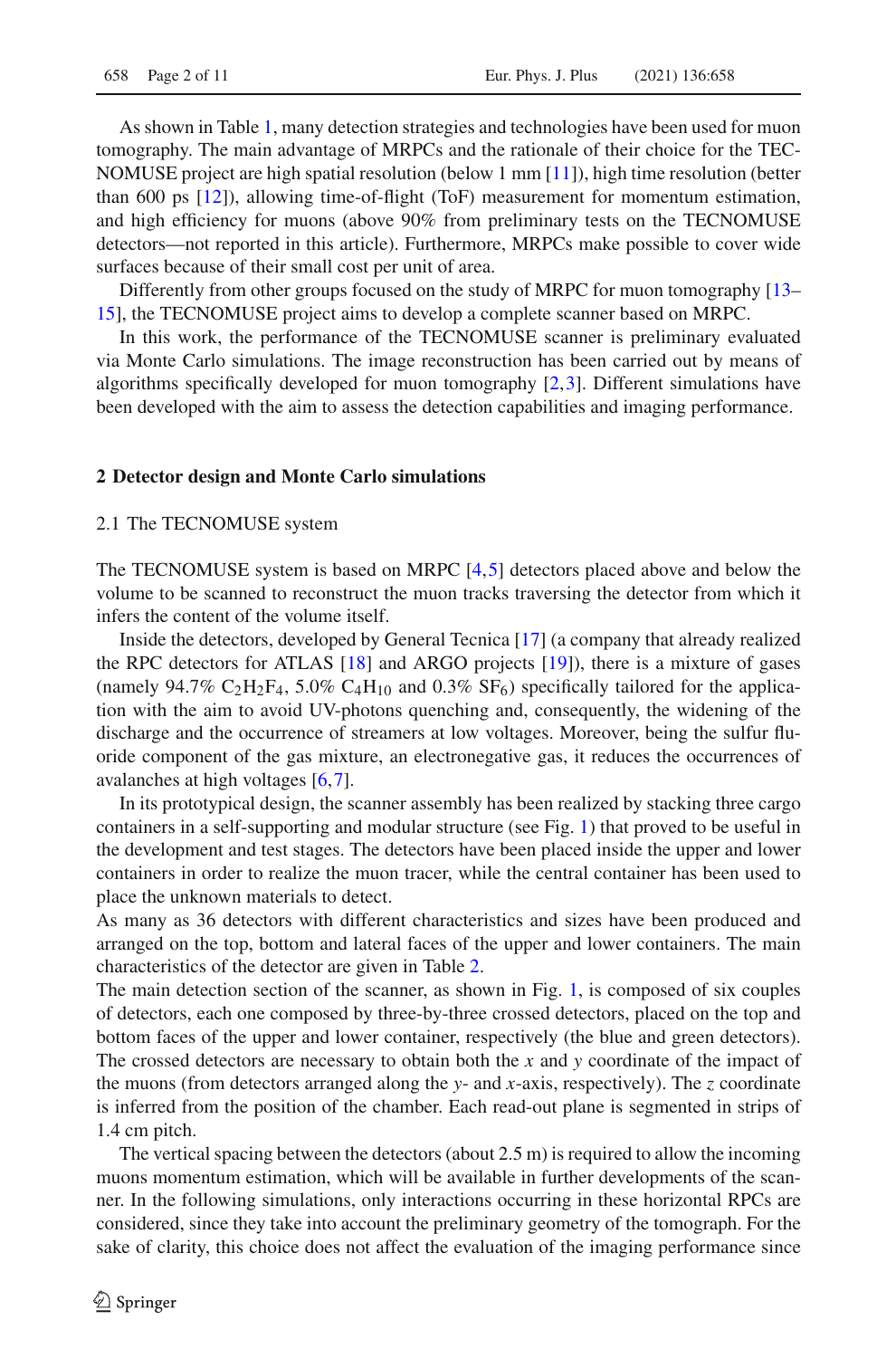| Research institution (Country)       | Detection technique                | Since | References        |
|--------------------------------------|------------------------------------|-------|-------------------|
| Los Alamos National Laboratory (US)  | Drift chambers                     | 2003  | [2,3]             |
| <b>INFN Padova (IT)</b>              | Drift chambers                     | 2009  | $\lceil 8 \rceil$ |
| Florida Institute of Technology (US) | <b>GEM</b> detectors               | 2008  | [16]              |
| Carleton University (CA)             | Plastic scintillators and PSPMT    | 2013  | [10]              |
| Catania University (IT)              | Plastic scintillators and SiPM     | 2012  | $\lceil 9 \rceil$ |
| Bristol University (GB)              | <b>Resistive Plate Chambers</b>    | 2012  | [13]              |
| Tsinghua University (CN)             | Multi-gap Resistive Plate Chambers | 2015  | [14, 15]          |

<span id="page-2-0"></span>**Table 1** Approaches to muon tomography and detection techniques

<span id="page-2-1"></span>



vertical RPCs (the red and yellow ones) only detect wide scattering angle interactions, which compose a small fraction of the total interactions.

# 2.2 Monte Carlo simulations

With the aim to obtain a preliminary quantitative and qualitative characterization of the performance of the TECNOMUSE scanner a series of Monte Carlo simulations have been developed. Simulations are indeed able to provide very useful information to model the behavior of the detector, to select the hardware solutions and to better define the detection geometries, allowing for a continuous improvement of the system during its realization. In this specific case, they have been very useful to define the overall geometry and to implement and test the algorithms developed for the tomographic reconstruction of the content of the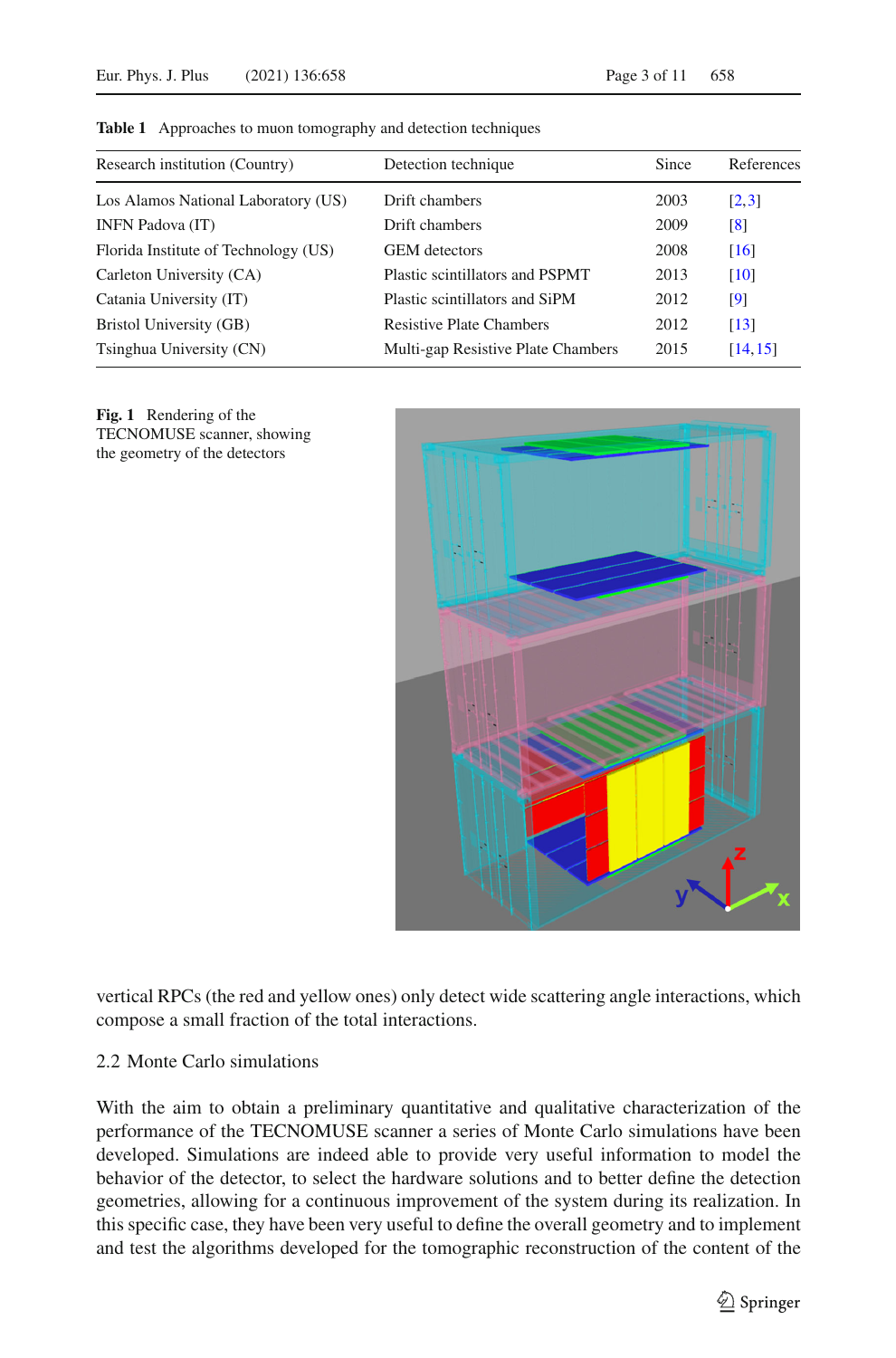| Color  | Size $(cm2)$    | Direction | Type       | Number | Location                  |
|--------|-----------------|-----------|------------|--------|---------------------------|
| Blue   | $288 \times 58$ | $X$ -axis | Multi-gap  | 12     | Upper and lower container |
| Green  | $207 \times 58$ | $Y$ -axis | Multi-gap  | 12     | Upper and lower container |
| Yellow | $195 \times 58$ | $X$ -axis | Single-gap | O      | Lower container           |
| Red    | $195 \times 58$ | Z-axis    | Single-gap | O      | Lower container           |
|        |                 |           |            |        |                           |

<span id="page-3-0"></span>**Table 2** Characteristics of the MRPC detectors in the TECNOMUSE scanner

scanning volume. For this reason, Monte Carlo simulations based on the Geant4 toolkit [\[20\]](#page-10-15)—largely used in High Energy Physics—have been developed. The simulations were performed taking into account both the performance of the MRPC detectors and the overall geometry of the scanner, together with all the experimental features of the actual scenario.

With the aim to simplify the accurate reproduction of the geometrical layout of detectors, containers and other complex geometries, and to facilitate the execution of the simulations, these have been developed by taking advantage of the GATE software [\[21](#page-10-16)]. GATE, indeed, allows to model the geometries, the sources and the time in an easier and more efficient way than Geant4, even if it uses the Geant4 kernel for simulation [\[22](#page-10-17)]. Beyond the geometries and the materials, the Monte Carlo simulations have allowed to accurately reproduce the Physics and the behavior of the cosmic muons from both the angular and energetic standpoints [\[23,](#page-10-18)[24](#page-10-19)]. Moreover, the physical response of the MRPC detectors to the muons have been taken into account since the gas mixture and their volume has been correctly modeled in the simulations to produce an accurate intrinsic efficiency of the MRPC detectors. The simulated results are indeed quantitatively accurate with respect to the actual response of the detectors.

By means of the simulations, it has been possible to simulate different kinds of materials and shapes inside the central container (the one to be scanned). The tests performed on the objects located in the middle container allowed to evaluate the imaging performance of the system.

The simulations were developed before the realization of the scanner, but they have been remodeled in order to fulfill the new requirements resulting from the experimental development, so to be the most reliable possible.

#### **3 Performance evaluation of the TECNOMUSE scanner**

#### 3.1 Muon tomography imaging

The principle on which muon tomography relies is multiple Coulomb scattering, which explains how the muons traversing an object are scattered with a deviation angle that has a Gaussian distribution around zero and a standard deviation calculated as follows: [\[2,](#page-9-3)[3\]](#page-9-1):

$$
\sigma \approx \frac{13.6 \text{ MeV/c}}{p} \sqrt{\frac{L}{L_0}}
$$
 (1)

where  $p$  is the particle momentum,  $L$  is the thickness of the traversed object, and  $L_0$  is the radiation length of the material the object itself is made of, which is related with the atomic number *Z*.

The software for the reconstruction of tomographic images that starts from the interaction points of the muons in the detectors to assess the scattering density (SD, which is proportional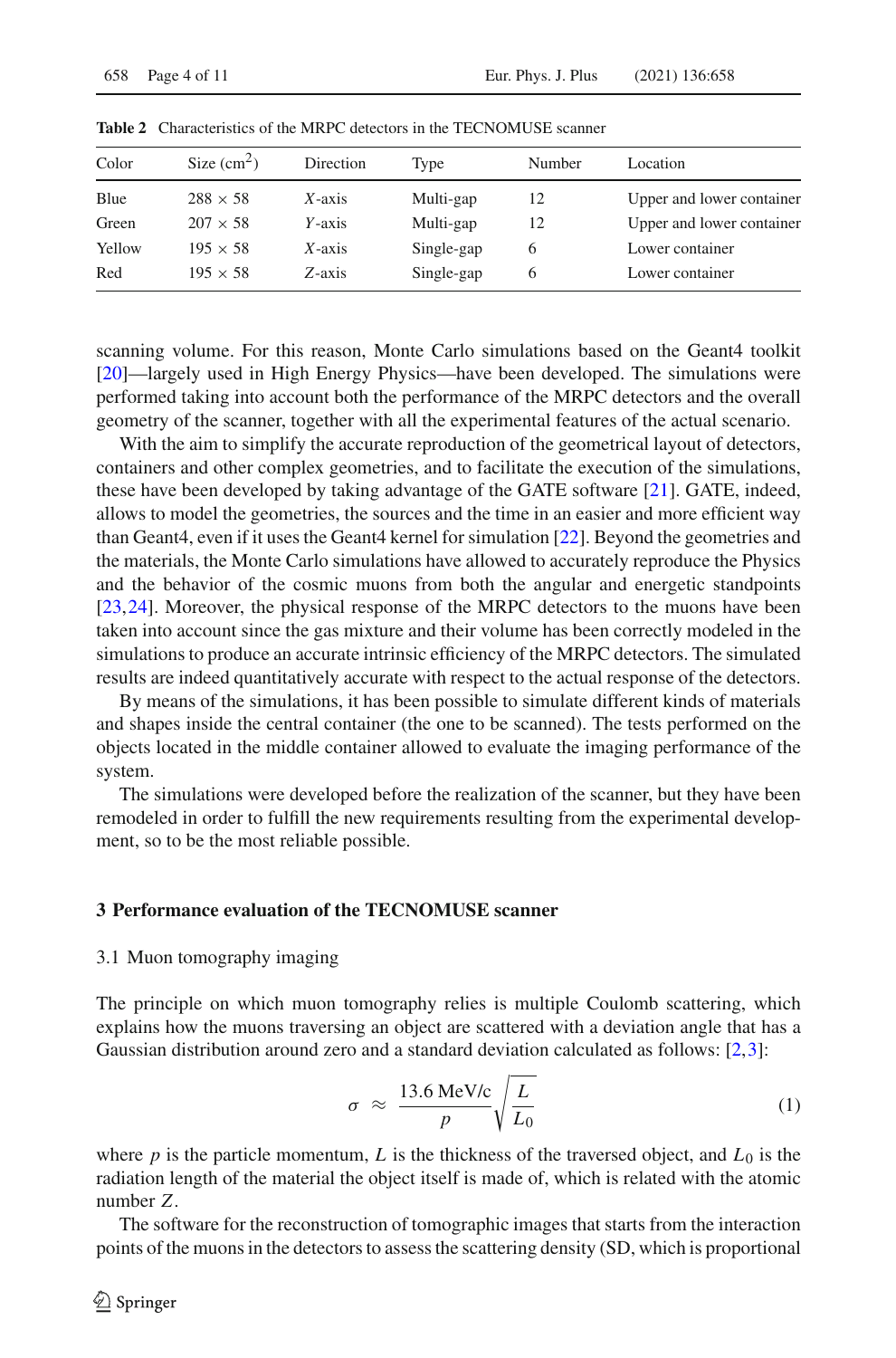to the mean square deviation angle of muons, i.e.,  $\sigma^2$ , passing through a unit depth of that material) has been made conforming to the algorithm developed by Schultz et al. [\[2,](#page-9-3)[3](#page-9-1)]. The algorithm has been modified to be geometry-independent and suitable to the detectors used in the TECNOMUSE project.

The results and images reported in this article have been obtained from tomographic reconstructions and analyses performed by using MATLAB 2017b.

In order to evaluate the imaging performance of the scanner, some Monte Carlo simulations have been performed with different geometries and materials in the scanning volume inside the middle container.

Unlike other imaging techniques (e.g., nuclear medical imaging such as PET or SPECT), for which consolidated procedures for evaluating imaging features exist (e.g., NEMA protocols [\[25](#page-10-20)]), there are no guidelines to assess imaging performance in muon tomography.

In this section, several simulated geometries are presented, each tailored to evaluate a different imaging performance.

### <span id="page-4-0"></span>3.2 Spatial resolution and voxel size

In order to evaluate the spatial resolution of the system, the object inside the scan volume has a geometry borrowed from nuclear imaging, namely the so-called "bar-phantom".

The bar phantom, as shown in Fig. [2a](#page-5-0), is made of a series of vertically placed square slab with 25 cm side and different thickness, namely 0.5 cm, 1 cm, 2 cm and 3 cm. The spacing between the slabs is the same as the thickness.

Tomographic reconstruction have been executed taking into account different voxel sizes in order to evaluate the best trade-off between spatial resolution and voxel size, since the latter implicates the time for the imaging reconstruction.

Images show the projection of tomographic reconstruction after an acquisition of about 4 and 8 min at sea level given the aforementioned counting efficiency, corresponding to about 12,000 tracks and 24,000 muon tracks, respectively. While the reconstruction with 5-cm voxel size does not allow to recognize (as expected) none of the section of the phantom, those with 2 cm and 1 cm allow to recognize the 2-cm bars. The 1-cm reconstruction, due to the higher level of noise, does not make the 1-cm pattern distinguishable, and it does not add any further detail to the 2-cm pattern.

Taking into account also the times needed for the reconstruction with a single, 2.60GHz, core processor, shown in Table [3,](#page-5-1) it appears that there are no advances in using 1-cm voxel size. In a real scenario, fast reconstruction algorithms are mandatory to avoid any delay in image

reconstruction, which could impact and slow down the overall inspection time.

Since the minimum recognizable thickness of the bar-phantom is in both cases 2 cm (it confirms the result in [\[26\]](#page-10-21)), it can be inferred that this value is the spatial resolution of the system.

The following analyses have been executed with 2-cm voxel size in order to obtain the best trade-off between image quality and time for its realization.

## <span id="page-4-1"></span>3.3 Counting efficiency and count rate

As mentioned above, the design of the scanner with the three stacked containers is a prototypical one and also the size and geometry of the MRPC detectors have been chosen to prove the feasibility of the detector.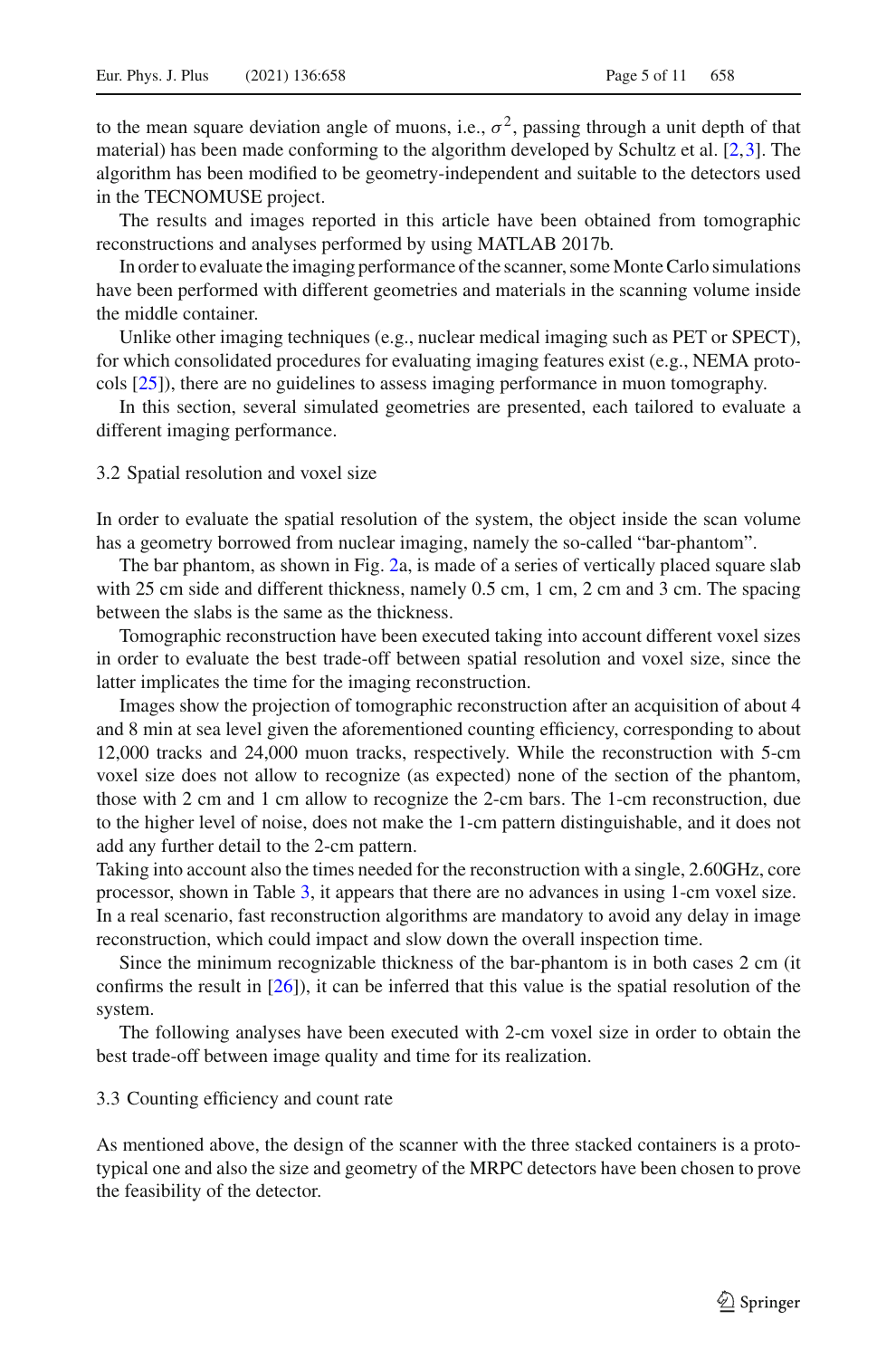

<span id="page-5-0"></span> $(c)$ Planar image with 2cm voxel size

 $(d)$ Planar image with 1cm voxel size

**Fig. 2 a** Three-dimensional view of the bar-phantom. Starting from the upper-right sector and going counterclockwise, bar with 0.5, 1, 2 and 3 cm pitch. Tomographic reconstruction with **b** 5 cm, **c** 2 cm and **d** 1 cm voxel size with about and 12,000 and 24,000 muon tracks. The grayscale represents SD values from 0 to 100

<span id="page-5-1"></span>**Table 3** Time needed to a single-core CPU to reconstruct an image of 12,000 muon tracks with the specified voxel size

|                     | Voxel size           |                      |                              |  |  |
|---------------------|----------------------|----------------------|------------------------------|--|--|
|                     | 5 cm                 | $2 \text{ cm}$       | 1 cm                         |  |  |
| Time                | 0 m 13 s             | 2 m 48 s             | $21 \text{ m } 40 \text{ s}$ |  |  |
| $Time$ /track $(s)$ | $9.4 \times 10^{-4}$ | $1.3 \times 10^{-2}$ | $1.0 \times 10^{-1}$         |  |  |

In fact, the detection area providing planar positional information is given by the sole inter-section of the blue and green detectors (see Fig. [1\)](#page-2-1), for an overall area of  $176 \times 176$  cm<sup>2</sup> on the four planes perpendicular to the vertical axis.

For this reason, the solid angle of acceptance for this design is just 0.22sr. Taking into account the detection efficiency of the four MRPCs, this provides a count-rate of about 48 Hz (i.e., about 2900 counts per minute).

# <span id="page-5-2"></span>3.4 Field-of-view

By design, the detector efficiency in term of counting is better at the center of the horizontal plane of detection since it is possible to collect more tracks with respect to the edge of the plane. In fact, muons impinging the edges of the detectors in the upper container can be scattered by the objects in the scanning volume outside the area covered by the detectors in the lower container, resulting in a lost track, which is not recorded by the system. In order to evaluate the influence of the detection geometry on the field-of-view (FoV), a grid has been simulated. The grid is made of a series of concentric square each one 5-cm-thick spaced of 5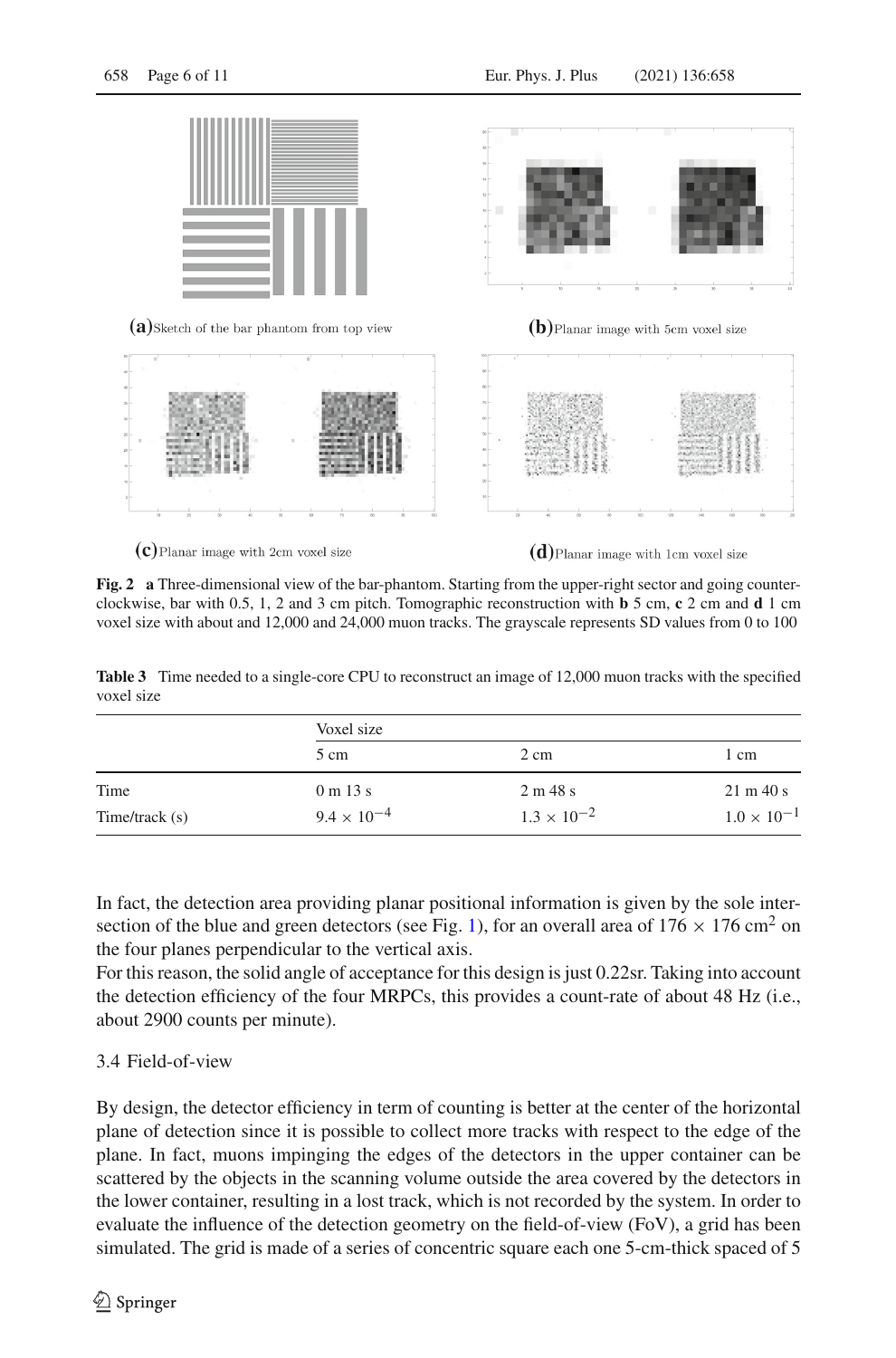cm with a maximum side of 170 cm. The squares are connected by a cross having the same thickness.

Figure [3](#page-6-0) shows that the outer corners of the grid are not recognizable, and the features are clearly distinguishable up to 99 cm from the center, that is, the radius of the circle defining the use of the FoV of the scanner in this configuration. Although this size could not be enough for the scanning of a complete container, it is important to stress that the TECNOMUSE scanner is in a prototypical geometry in this phase.

## <span id="page-6-1"></span>3.5 Volume recognition

Two simulations have been made to evaluate the capability of the system in the identification of the volumes depending on the time and their sizes. The first has been made simulating a series of Tungsten slabs with a 10 cm  $\times$  10 cm face and variable thicknesses from 5 to 100 mm. The reconstruction of the slabs is shown in Fig. [4a](#page-7-0), for acquisition time from 4 to 20 min.

All the images of the slabs are visible since 4 min but those with the smaller thickness becomes more evident only after 16-min acquisition. The results show that 4-min acquisition is enough to provide, even though quite weakly, an information proving the presence of high Z materials, especially if the thickness is sufficient. Increasing the acquisition time, the square shape becomes more recognizable and the signal is less noisy. The improvement is clearer for the thicker slabs (in which the contrast increase from 62 to 82%) with respect to thinner slabs (for the 20 mm one the contrast only increase from 15 to 20%).

The other simulation is made by simulating cubes with different sides from 0.5 to 10 cm, as shown in Fig. [4b](#page-7-0). Differently from the slabs, that are all visible since 4-min acquisition, the cubes are different since the volume of each one is not enough to produce a sufficient contrast. As the acquisition time increases, in addition to a better definition of the shapes, the number of visible cubes also increases, although the smallest cube visible is the 20 mm one. This result is in accordance with the one highlighted in Sect. [3.2.](#page-4-0) The signal from smaller cubes, since the voxel size is 2 cm, is not distinguishable from the noise after 20 min, too. It is important to stress that beyond the choice of the voxel size, the signal from cubes is

<span id="page-6-0"></span>

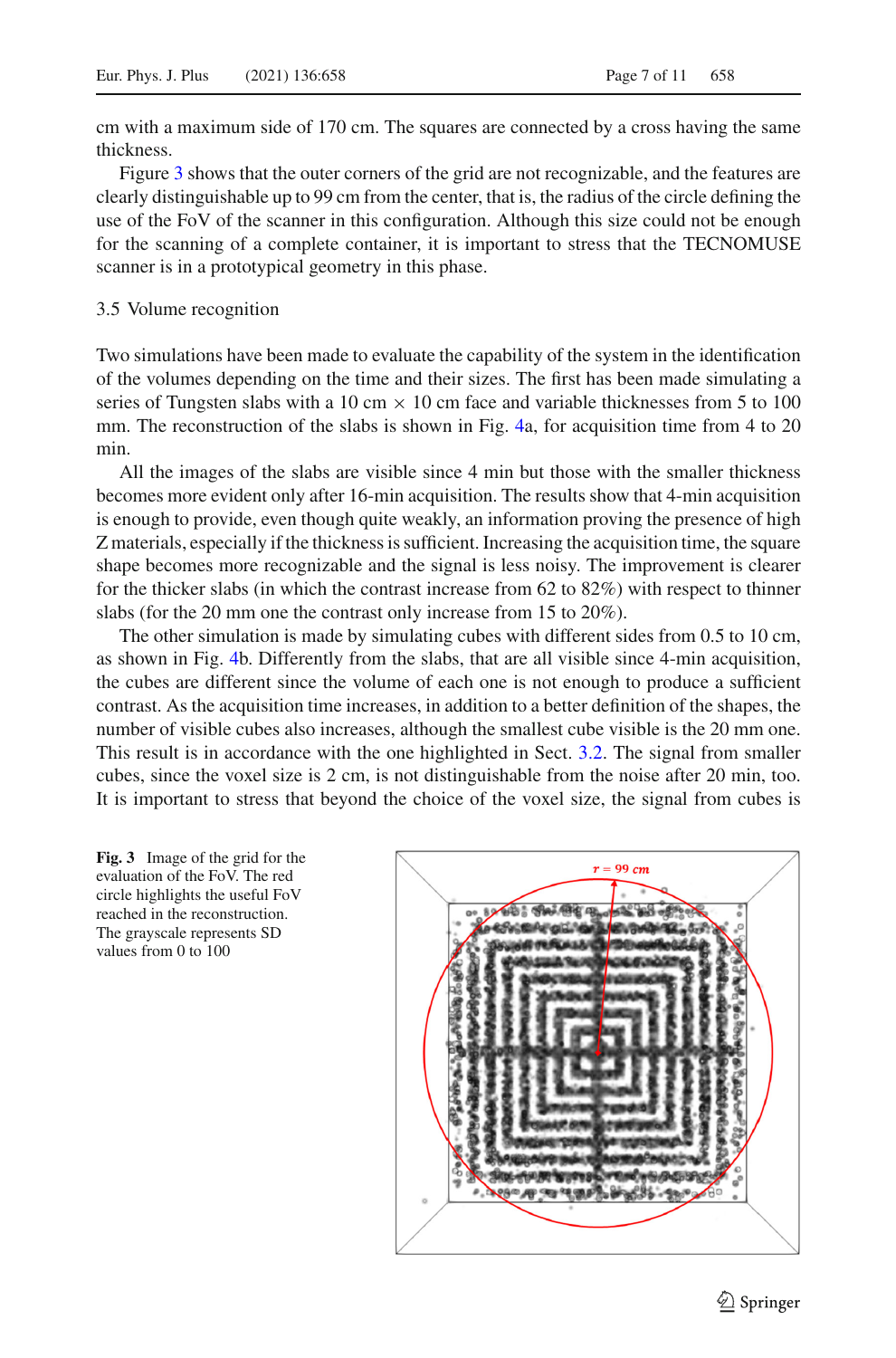

<span id="page-7-0"></span>**Fig. 4** Tomographic reconstruction of **a** slabs and **b** cubes with different sizes at different acquisition time. The grayscale represents SD values from 0 to 100

proportional to the third power of the side and, for this reason, the signal from a 1-cm-side cube is just one eighth of the signal of a 2-cm-side cube. It follows that detecting very small objects is practically impossible with the aforementioned acquisition times.

It is important to stress that the detection of so small objects is beyond the scope of muon tomography; in practice, due to the limited amount of time for the scanning of the container, the goal of the technique is not the identification of very small volumes, but volumes of at least 1000 cubic centimeters [\[27,](#page-10-22)[28](#page-10-23)].

#### <span id="page-7-1"></span>3.6 Elemental composition

In order to assess the capability to differentiate object made of materials of different atomic number, a simulation involving cubes of progressively increasing Z has been made. Analogously to the simulations of the slabs and cubes, in this one, a series of 10-cm-side cubes but made of different materials, namely water, aluminum ( $Z = 13$ ), iron ( $Z = 26$ ), silver  $(Z = 47)$ , tungsten  $(Z = 74)$  and lead  $(Z = 82)$  have been simulated. They have been placed along a circumference with the atomic number ascending clockwise.

The results are shown in Fig. [5.](#page-8-0) The green color indicates low atomic number and, progressively, yellow and red indicate higher atomic numbers. Until aluminum, there are no evidence of red dots (indicating high scattering density) that starts from iron and progressively increase with the atomic number. The image has been made taking into account muon interactions occurring in about 25 min at sea level.

# <span id="page-7-2"></span>3.7 Simulation in a real scenario

In order to assess the performance of the scanner in a real scenario, a simulation taking into account also the structure of the TECNOMUSE tomograph is reported.

In fact, the presence of the structure of the containers is expected to be an additional source of noise to the image and its contribution has to be evaluated. To evaluate the effect of the structure of the containers on the reconstructed images, additional simulations have been made.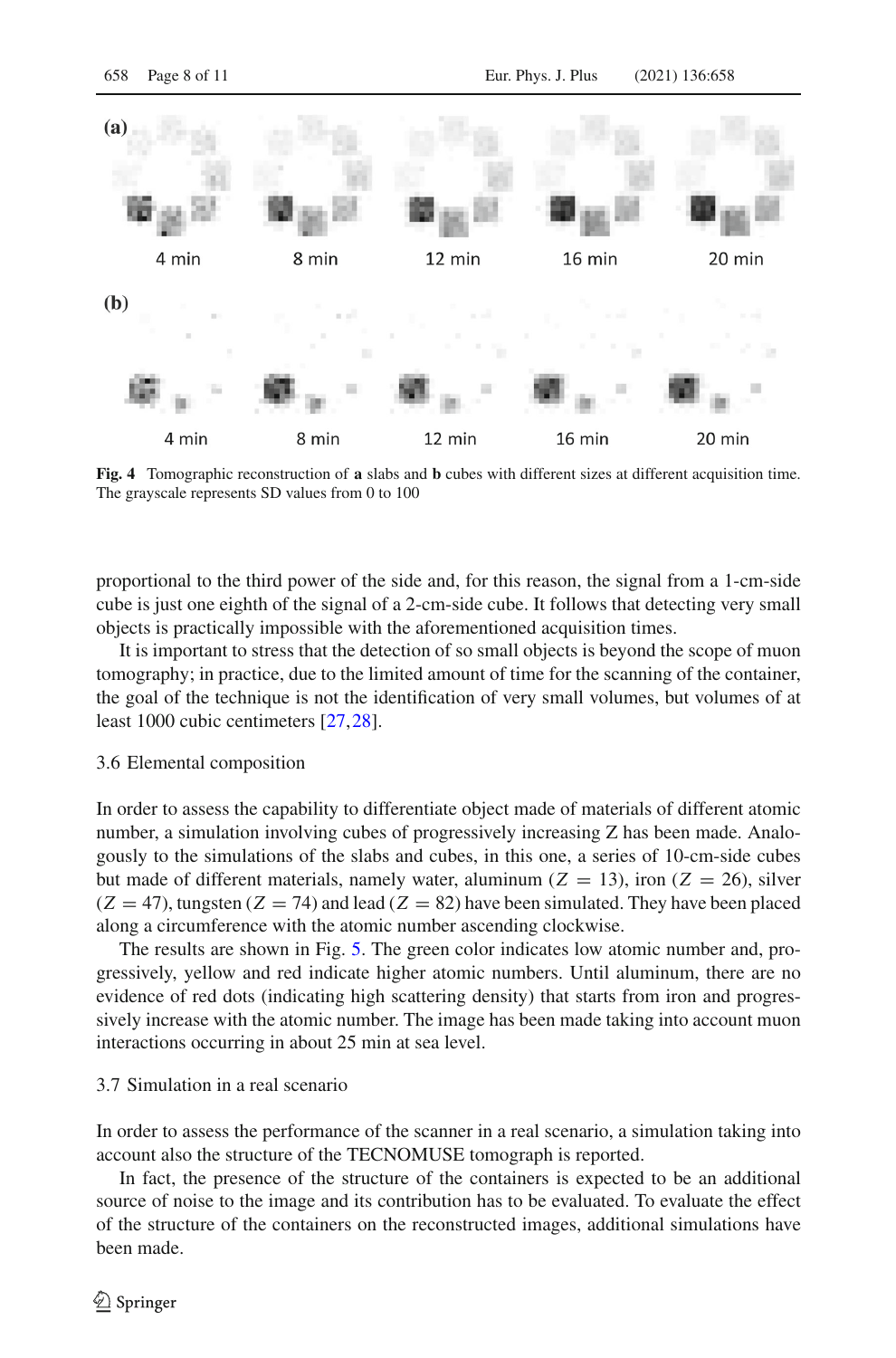<span id="page-8-0"></span>





<span id="page-8-1"></span>

(b) Reconstruction after threshold filter

**Fig. 6** Reconstruction in the case of a real scenario, taking into account also the scanner structure (i.e., the containers), **a** before and **b** after the application of the threshold filter. The grayscale represents SD values from 0 to 100

From the comparison between Figs. [5](#page-8-0) and [6a](#page-8-1), it is clear the contribution due to the structure of the containers, mostly made by iron bar at their bottom and several millimeters of iron on their ceiling. The structure produces a series of scattered and spurious points that produces an homogeneous cloud of noise around the main signal.

In order to partially suppress these noisy contributions, a simple filter based on a threshold between the voxel value and the values from the first neighbors, reported in Eq. [2,](#page-9-4) allows to suppress most of those spurious counts.  $SD_{x,y,z}$  is the value of the scattering density for a voxel and if the sum of its neighbors is smaller than a certain fraction (the threshold  $\tau$ ) of the voxel value, then the value is set to zero. It implies that only counts in a neighborhood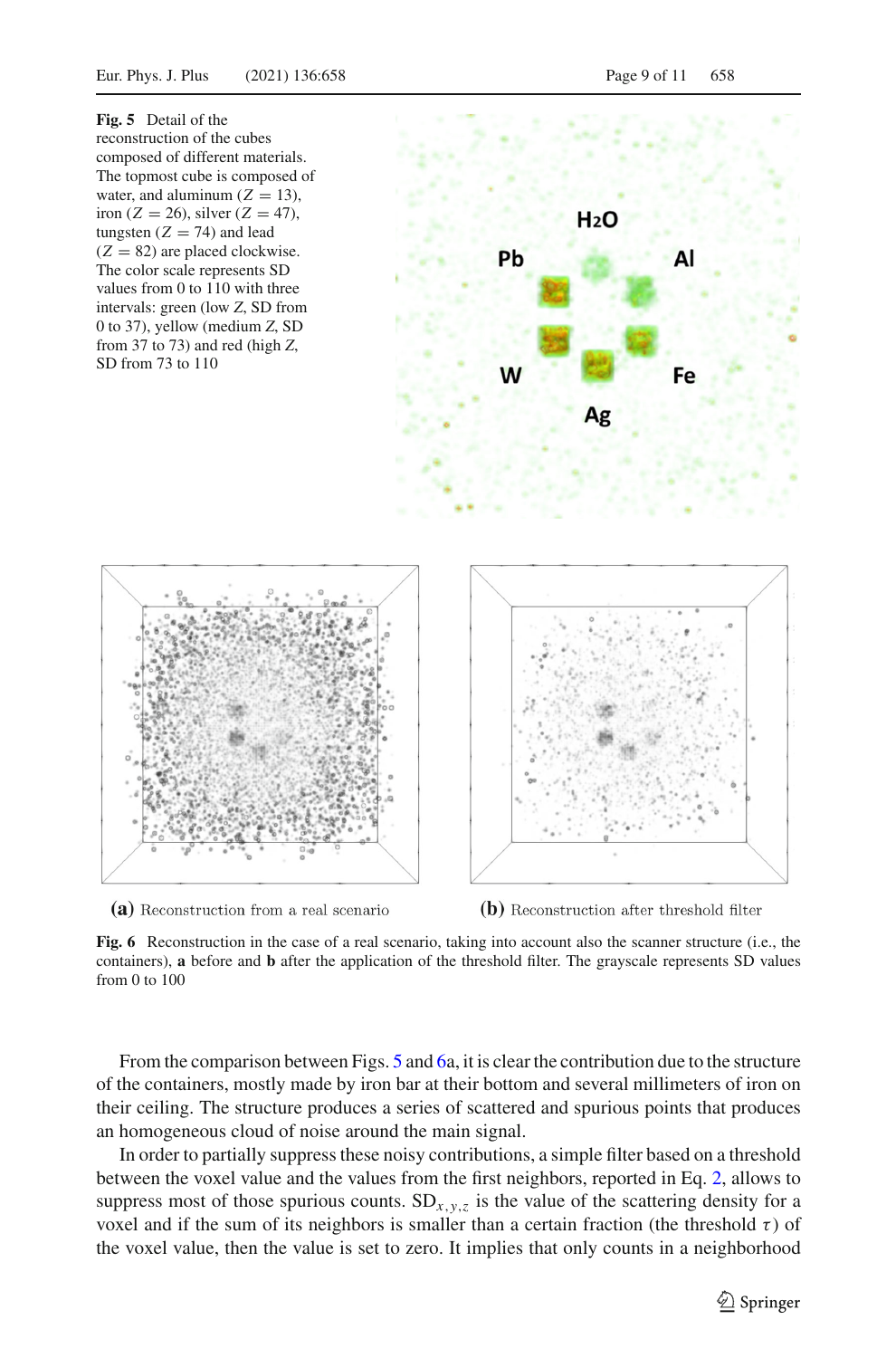composing a continuous volume remain after the filter.

<span id="page-9-4"></span>If: 
$$
\sum_{i=x-1}^{i=x+1} \sum_{j=y-1}^{j=y+1} \sum_{k=z-1}^{k=z+1} SD_{i,j,k} - SD_{x,y,z} < \tau \cdot SD_{x,y,z}
$$
 then:  $SD_{x,y,z} = 0$  (2)

The result of the reconstruction after the application of the filter with threshold  $\tau = 20\%$ is shown in Fig. [6b](#page-8-1). It is clear that most of the signal is suppressed and the content of the scanning volume becomes clearer.

## **4 Conclusions**

In this work, through different Monte Carlo simulations, it has been possible to assess and define the imaging performance of the prototypical design of the TECNOMUSE scanner for muon tomography.

The results have been useful for the study and the optimization of the tomograph, its detectors, and the algorithms for tomographic reconstruction. As shown in Sects. [3.2,](#page-4-0) [3.4,](#page-5-2) [3.5](#page-6-1) and [3.6,](#page-7-1) volume reconstruction and elemental composition recognition are feasible with the current detection geometry and the developed algorithms.

For the feasibility in a real scenario, the main improvement to be made is the refinement of the detection geometry to improve counting efficiency (see Sect. [3.3\)](#page-4-1) and avoid undesired noise from the structure itself (see Sect. [3.7\)](#page-7-2).

The first can be achieved by scaling the size of the detectors of at least a 2.5 factor to obtain an estimate count-rate of 10,000 tracks per min or by reducing the vertical spacing between the detectors (losing any ToF possibility). The latter will be obtained by substituting the three stacked containers with a dedicated structure that allows for the installation of the detectors on the top and bottom of the inspection volume, without any other interfering mechanical structures.

**Acknowledgements** The TECNOMUSE project has been funded in the POR FESR Lazio 2014-2020 programme (CUP F86G17001280007).

**Funding** Open access funding provided by Universitá degli Studi di Roma Tor Vergata within the CRUI-CARE Agreement.

**Open Access** This article is licensed under a Creative Commons Attribution 4.0 International License, which permits use, sharing, adaptation, distribution and reproduction in any medium or format, as long as you give appropriate credit to the original author(s) and the source, provide a link to the Creative Commons licence, and indicate if changes were made. The images or other third party material in this article are included in the article's Creative Commons licence, unless indicated otherwise in a credit line to the material. If material is not included in the article's Creative Commons licence and your intended use is not permitted by statutory regulation or exceeds the permitted use, you will need to obtain permission directly from the copyright holder. To view a copy of this licence, visit [http://creativecommons.org/licenses/by/4.0/.](http://creativecommons.org/licenses/by/4.0/)

## **References**

- <span id="page-9-0"></span>1. K.N. Borozdin et al., Radiographic imaging with cosmic-ray muons. Nature **422**(6929), 277 (2003)
- <span id="page-9-3"></span>2. L.J. Schultz et al., Nucl. Instrum. Methods Phys. Res. Sect. A: Accel. Spectrom. Detect. Assoc. Equip. **519**(3), 687–694 (2004)
- <span id="page-9-1"></span>3. L.J. Schultz, IEEE Trans. Image Process. **16**(8), 1985–1993 (2007)
- <span id="page-9-2"></span>4. R. Santonico, R. Cardarelli, Nucl. Instrum. Methods Phys. Res. **187**(2–3), 377–380 (1981)